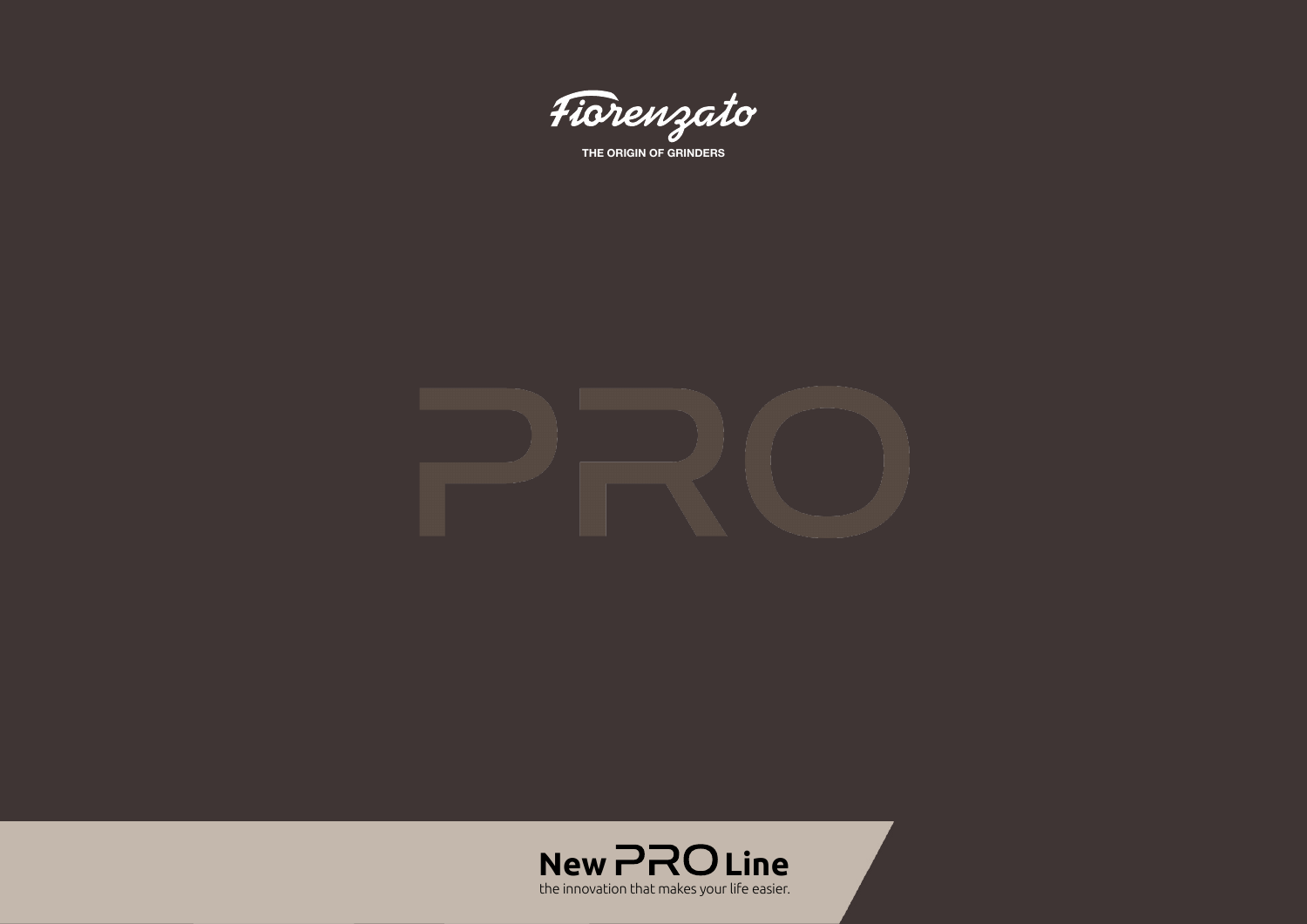# **Grind like a Pro**

## **Outstanding performance, highly reliable, easy to use: the new PRO Line.**

Fiorenzato presents the first range of professional coffee grinders with a new powerful detachable **grinding chamber easy to release**.

An innovation that allows the baristas to operate with the grinder in a **simple**, **intuitive** and **fast way**, by **removing the detachable grinding chamber** without modify the grinding point setting.



# **An easy innovation.**



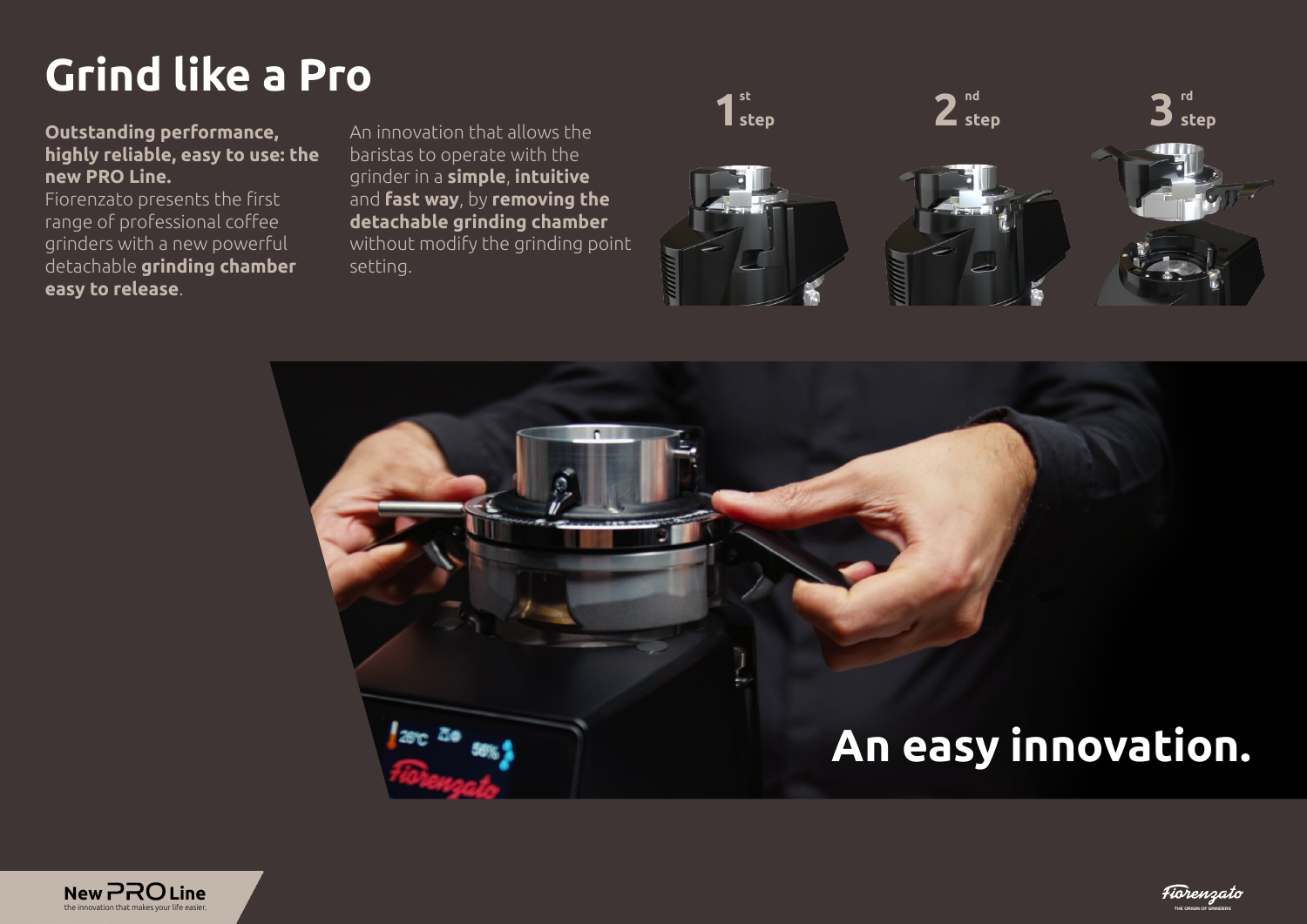# **The Pros of this invention**

Thanks to the new detachable grinding chamber, the maintenance operations of the grinder are simpler and faster.

**It is no longer necessary to remove the adjustment ring to carry out periodic cleaning or burrs replacement.** 

**This innovation allows access to the grinding chamber simply flipping up the two clips** situated either side of the coffee grinder and extract the desired component without losing the grinding point.



Easy detachable grinding chamber



No grinding point setting variation

Easy and quick maintenance



Up to 50% less coffee retention



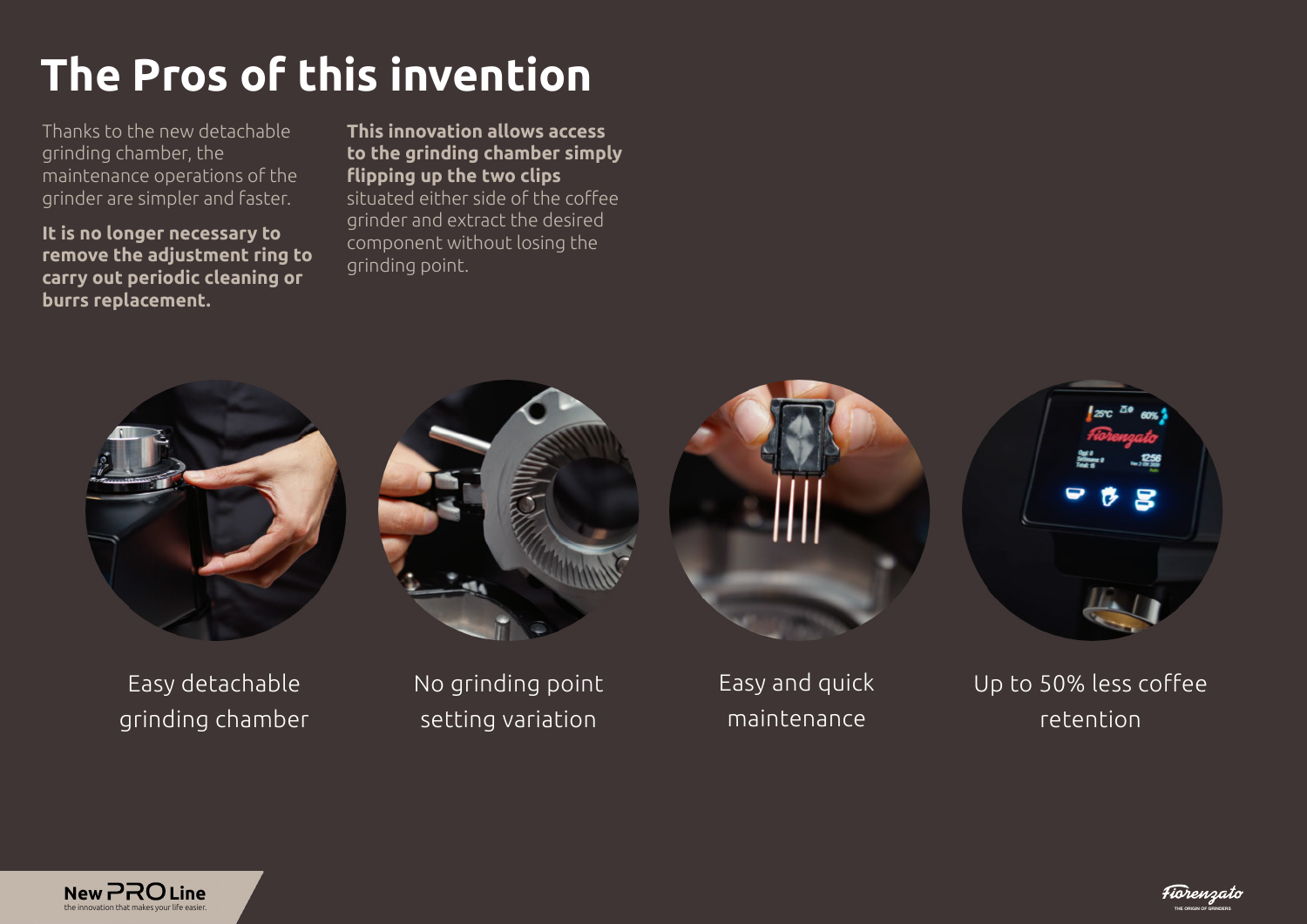## **PRO line available on models:**

| <b>MODELS</b>  | <b>BLADES DIAMETER</b> | <b>POWER</b>    |
|----------------|------------------------|-----------------|
| F <sub>5</sub> | Ø 64 mm                | <b>350 watt</b> |
| F <sub>6</sub> | Ø 83 mm                | <b>650 watt</b> |
| <b>F71 AK</b>  | Ø 71 mm                | <b>850 watt</b> |
| <b>F64 E</b>   | Ø 64 mm                | <b>350 watt</b> |
| <b>F64 EVO</b> | Ø 64 mm                | <b>350 watt</b> |
| <b>F83 E</b>   | Ø 83 mm                | <b>650 watt</b> |
| <b>F71 EK</b>  | Ø 71 mm                | <b>850 watt</b> |
| F64 E XGi      | Ø 64 mm                | <b>350 watt</b> |
| F64 EVO XGi    | Ø 64 mm                | <b>350 watt</b> |
| F83 E XGi      | Ø 83 mm                | <b>650 watt</b> |
| F71 EK XGi     | Ø 71 mm                | <b>850 watt</b> |